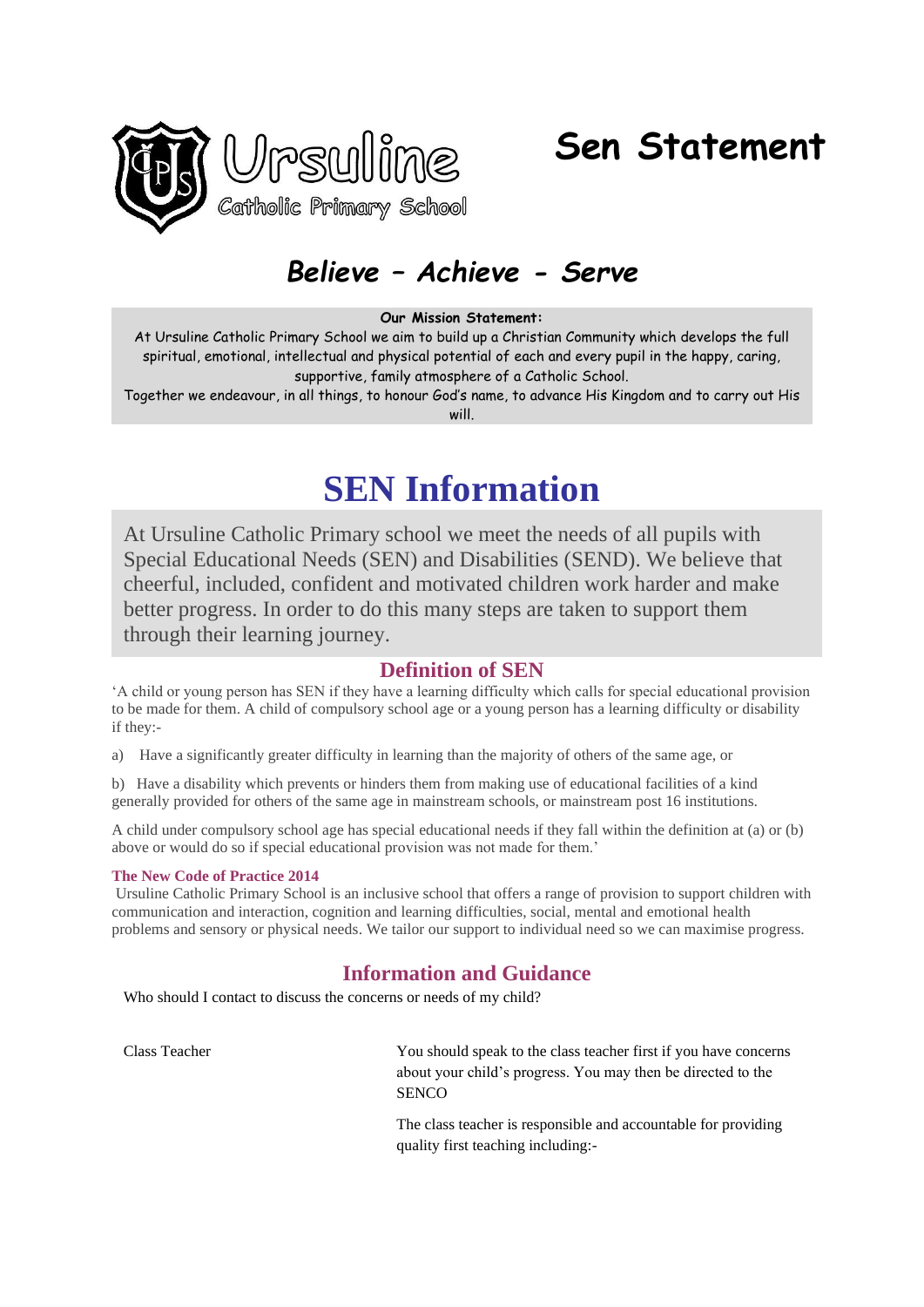- High quality teaching which is differentiated to each child's individual need
- Adapting the learning environment to meet individual needs
- Monitoring the progress of pupils and identifying, planning and delivery of any additional support/intervention. Initiating a Record of Concern if needed
- Updating Enhanced Quality First Plans, One page Profiles and devising SEN Support Plans to prioritise and focus on the next steps required for individual children to make progress
- Applying the School Graduated Response to SEN

# Is responsible for:-

- Coordinating provision for children with SEN and developing the school's SEN policy
- Liaising with a range of outside agencies who can offer advice and support to help pupils overcome difficulties and making referrals as needed
- Providing opportunities for whole school training to ensure that all staff are confident about meeting a range of individual needs
- Applying for high needs funding in accordance with the School Graduated Response to SEN and requesting assessment for EHCP
- With the Senior Leadership Team, monitor the progress and effectiveness of provision
- Ensuring that parents are:-
	- Involved in supporting their child's learning
	- Kept inform about the level of support their child is receiving
	- Included in reviewing their child's progress
	- Consulted about transitions to new class or school

# Is responsible for:-

- The day to day management of all aspects of the school, including the provision made for pupils with SEN
- Liaising closely with the school SENCO
- Attending individual pupils review meetings when deemed appropriate

# Special Educational Needs Coordinator (SENCO)

# Miss Catherine Fitzsimons

[fitzsimonsc@ursulineprimary.co.uk](https://mail.google.com/mail/?view=cm&fs=1&tf=1&to=fitzsimonsc@ursulineprimary.co.uk)

# Headteacher

Mrs Nichola Robinson

Can be contacted through the school office

0151 924 1704

# SEN Governor

Mr Paul Vine

Can be contacted through the clerk to the governors Mr Tony Hampson

# Is responsible for:-

- Supporting the school to evaluate and develop their provision for pupils with SEN
- To liaise closely with the school SENCO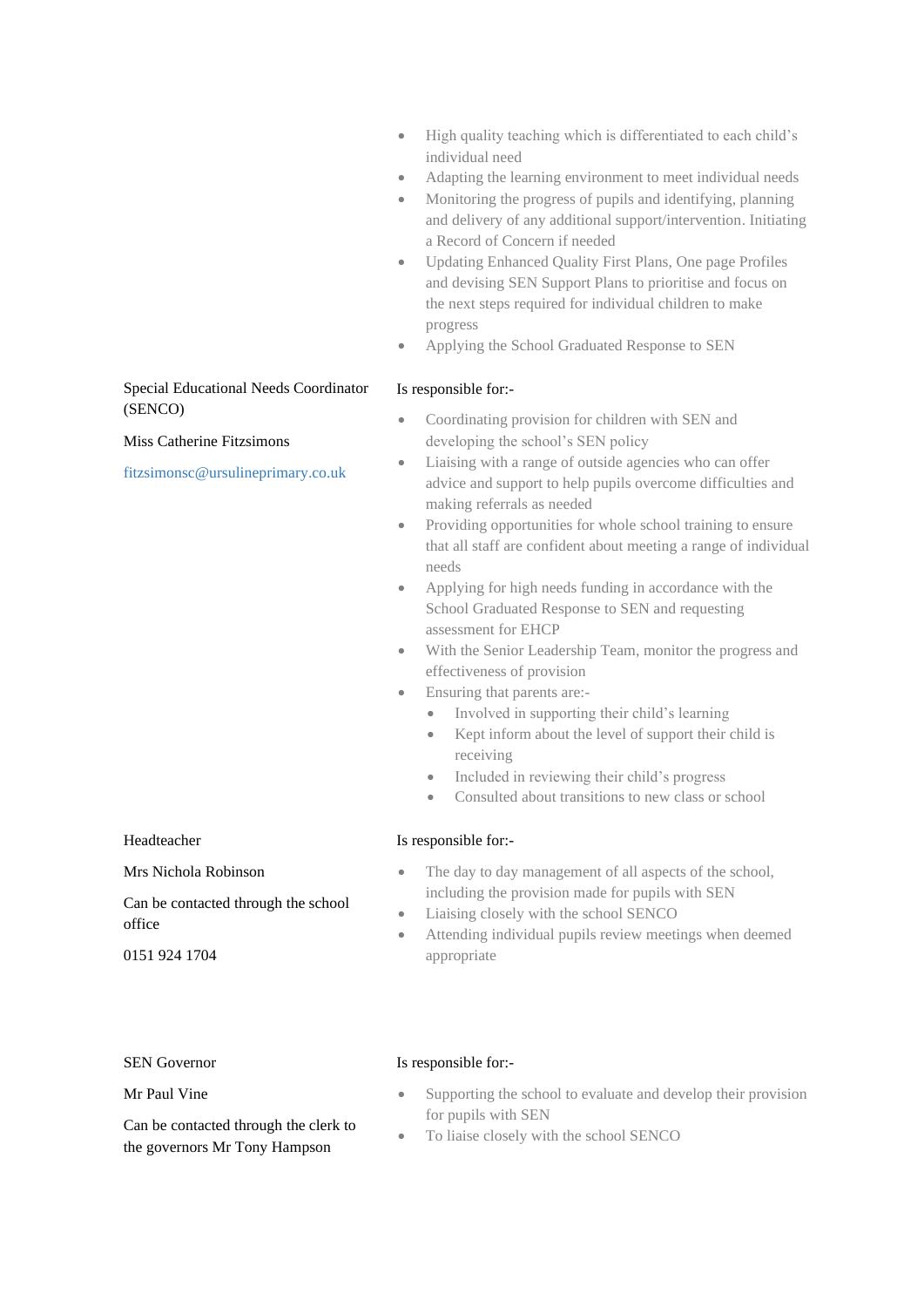## 0151 924 1704

#### [admin.ursuline@schools.sefton.gov.uk](https://mail.google.com/mail/?view=cm&fs=1&tf=1&to=admin.ursuline@schools.sefton.gov.uk)

School Nurse

#### Roles include:-

| Sharon Elder                       |  |
|------------------------------------|--|
| Thornton Health Clinic 01512476354 |  |

- As a first point of contact in schools for parents who need health advice or information. This may involve assessing individual needs, offering care or referring on to other services.
- Supporting children with ongoing or specific health needs in the school environment and the development of individual care plans
- Initiating and supporting activities for promoting health across the school.
- Staff training on supporting children with specific health needs

As part of the Sefton agreement Ursuline Catholic Primary School agrees to the minimum offer in terms of quality first teaching. Through this offer we will ensure that all pupils, regardless of need, will access good quality inclusive teaching and we will provide reasonable adjustments to accommodate learning differences.

As part of the quality first offer regular monitoring of progress takes place by class teachers, leadership team and senior leaders. Through this process we will be able to identify children who are not making the expected progress or who have needs that are affecting their ability to engage in learning activities. All of our teachers know how to differentiate work and make reasonable adjustments to the classroom environment according to individual needs.

# **The Graduated Approach**

The process for implementing SEN support is arranged into four stages as outlined in the new Code of Practice and parents/guardians are kept fully informed.

#### • **Assess**

When concerns arise, information is gathered from a variety of sources (teacher, pupil, parent, outside agencies) so we can develop an accurate picture of the pupils' needs, attainment, projected targets, motivators and how they respond to teaching approaches.

#### • **Plan**

After gathering information a support plan will be put together to outline the methods that will be used to achieve specific outcomes. Short-term targets are agreed which prioritise key areas of learning that are to be addressed and ways in which the progress will be measured. If external agencies are involved, their advice and recommendations are included in the support plan. Any actions agreed take in to account pupil's strengths as well as their learning differences. In some cases additional resources may be allocated including teaching assistant support. This support is deployed to ensure the pupil makes progress and can engage in lessons and wider school activities and develop independent learning. When developing support plans as a school we are financially responsible for up to £6,000 of support we action for individual pupils.

#### • **Do**

All SEN support plans are working documents and should be annotated to show progress towards targets and if needed adjustments will be made to the plan to determine success. It is the class teacher's responsibility to manage the plan and the suggested actions. They are accountable for the outcomes and therefore should discuss with the SENCO if they feel the plan is not working, for whatever reason.

#### • **Review**

All SEN support plans will be reviewed termly. In this review all targets will be evaluated and the views of the pupil and parent will be recorded. A further plan will then be devised, if required, to enable the pupil to achieve their next steps in learning. If a pupil has made sufficient progress the support plan will cease and the child will be closely monitored through their Enhanced Quality First Plan. For children with more complex needs termly review meetings will be held with the class teacher, SENCO and any external agencies.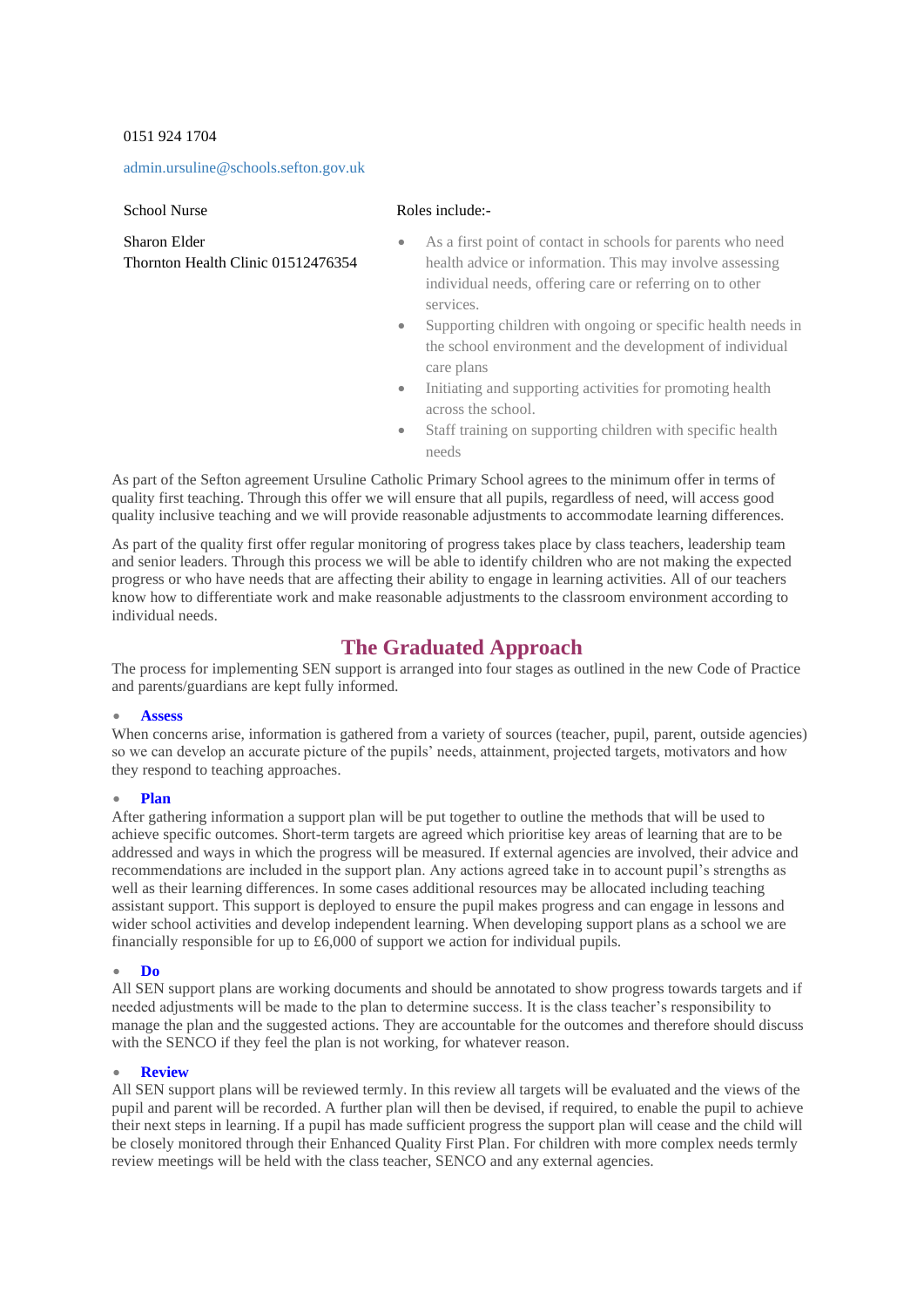If your child is continuing to have significant difficulties after a period of intervention, further external expertise may be requested. An application for high needs top up funding may be made if the cost of support exceeds the  $£6,000$  threshold that is the school's responsibility. If a pupil is still not making progress despite having taken relevant and purposeful action over time, then parents or school can make an application to the local authority for an Education Health Care Assessment.

# **Curriculum and Teaching Methods**

As part of the minimum quality first offer teachers are well skilled at adapting teaching to meet the diverse range of needs in each class. Daily planning takes into account individual pupil's needs and requirements. Differentiation is approached in a range of ways to support access and ensure that all pupils can experience success and challenge in their learning. Teachers set different tasks for pupils of different abilities; allocate additional help and support to certain pupils in the class, set open ended tasks and allow pupil response at different levels and through alternative means of recording. This ensures that all pupils will access good quality inclusive teaching that accommodates learning differences. As a school we will regularly monitor this provision to ensure that it consistently meets the agreed standard. This is done through:-

- Whole school provision mapping which is reviewed termly
- Termly review of SEN Support Plans
- Whole school pupil tracking and the use of B squared for identified SEN Pupils
- Analysis of intervention programmes and the overall effectiveness
- Pupil progress meetings

Some teaching approaches will be particularly pertinent to individual pupils who have an identified SEN, but are currently making progress. In these circumstances the strategies used will be recorded on the Enhanced Quality First Plan and it is expected that they are employed on a regular basis. For pupils on a SEN support plan strategies will be incorporated into their plan.

# **Interventions**

Teaching assistants enhance the quality first teaching. At Ursuline steps are taken to ensure all pupils can access what is being taught. There may be times when specific individual support is required to ensure that a pupil can access the learning. Children may access individual or group support to target specific skills.

Examples of when pupils may have access to additional support:

- Pre teaching opportunities
- Small group sessions in and out of class
- One to one sessions
- Facilitating time out
- Providing intimate care
- Scripting/modelling behaviours
- Support with tasks when differentiation is not appropriate
- Preparation for change of lesson or activity
- Chunking instructions
- Support during unstructured times

# **Strategies/programmes to support Communication & Interaction**

- Recommendations and programmes provided by Speech and Language
- Speaking & Listening groups
- In class co-operative learning groups
- Talk Partners
- Active Listening
- SALLEY Programme

# **Strategies/programmes to support Cognition & Learning**

- Reading Buddies
- Reading Recovery
- Successful Reading
- Reciprocal Reading
- Phonics to Spelling
- Rapid Phonics
- **Active Literacy**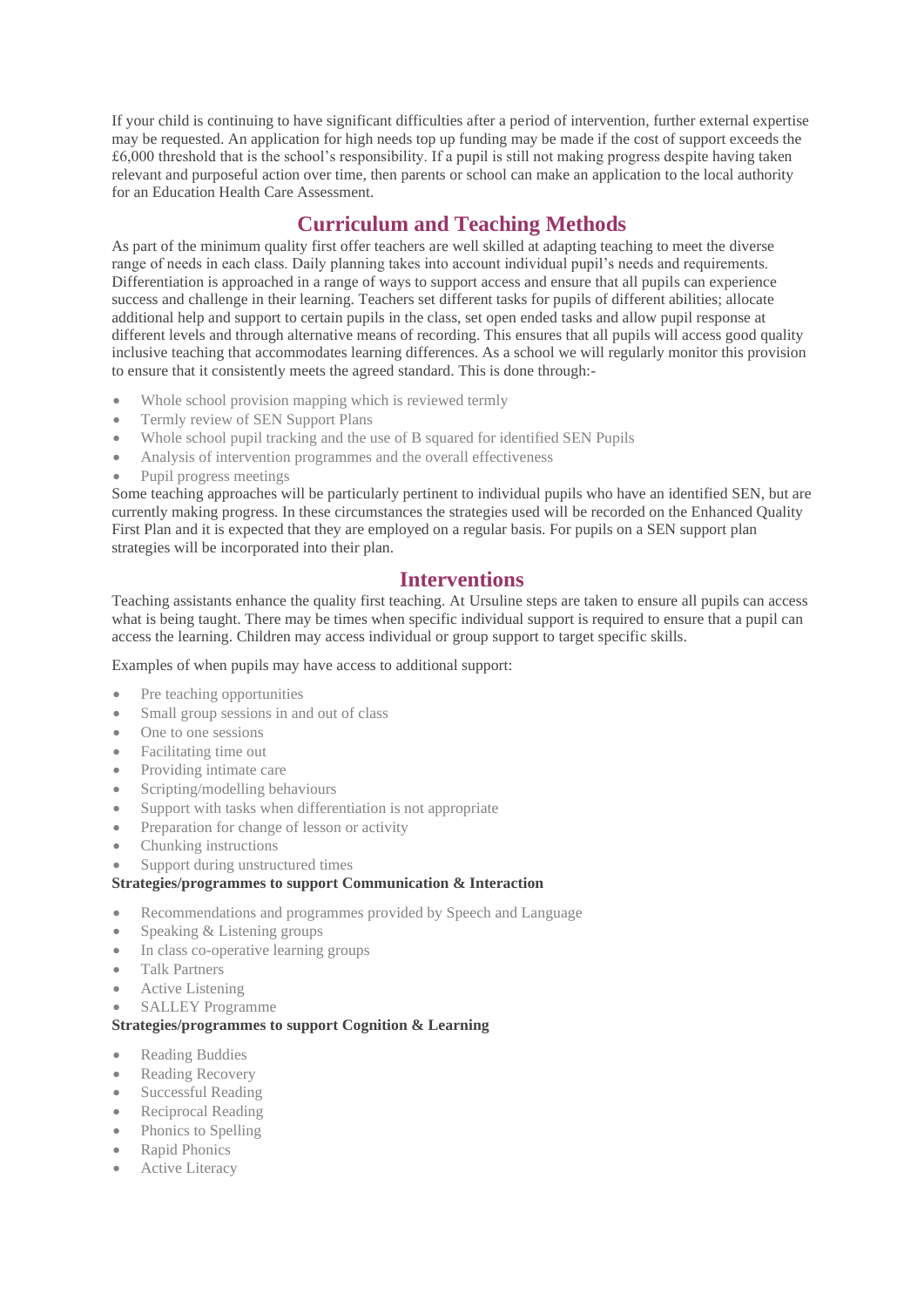- 5 Minute Box
- Beat Dyslexia
- Word Shark
- Number Shark
- Numicon
- Maths Recovery
- Overcoming Barriers
- Additional guided group sessions
- Memory Fix
- IDL
- Read Write Ink
- Fresh Start

# **Strategies/programmes to support Social, Mental & Emotional Health**

- Time to Talk
- Socially Speaking
- Friendship Formula
- Kids Skills
- Talkabout Programme
- HeartMath
- Yoga
- Additional transition support
- Time out

## **Strategies/programmes to support Sensory or Physical Needs**

- Specific programmes designed by physiotherapists
- Specific programmes designed by occupational therapists
- Fine/Gross motor skill programmes
- Use of the school sensory room

## **Provision to facilitate /support access to the curriculum**

- Additional support from a Teaching Assistant
- Differentiation or modification of resources including:-
- Task planners
- Coloured paper
- Overlays
- Writing Slope
- Chair cushion
- Pencil grips
- Easy use scissors
- Visual timetables
- Word banks
- Multi-sensory approaches to learning
- Home diaries
- Alternative methods of recording
- Thinking time given
- Time provided to process information
- Co-operative learning strategies
- Mindfulness

# **Accessibility**

Ursuline Catholic Primary School is a mainstream primary school on three levels. As a school we are happy to discuss any individual access requirements your child may have prior to starting. The facilities we have at present include:-

- Ramps into the school
- 1 toilet adapted for disabled users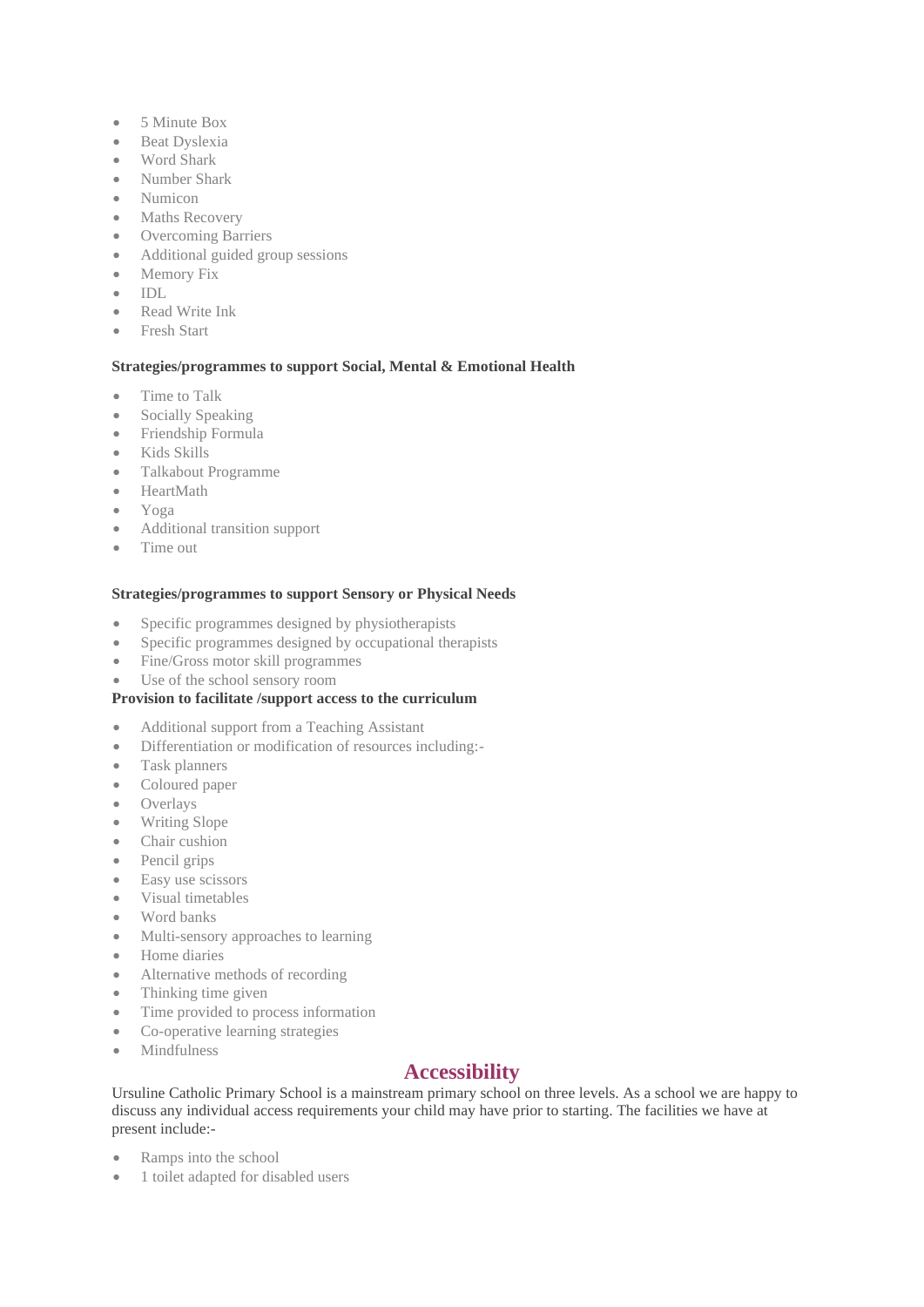- Wide opening doors in corridors
- Hearing loop in school office and hall

# **Partnership with External Agencies and Staff Training**

The school works with a number of external agencies to seek advice and support to ensure that the needs of all children are fully understood and met.

## These include:

- Sefton Special Educational Needs and Inclusion Service. As a school we have an assigned inclusion consultant who works with school to provide:
	- Strategies to ensure progress
	- Support with writing individual plans
	- Carry out specialist assessments and provide feedback
	- Provide staff training
	- Educational Psychology service
	- Physiotherapy
	- Speech and Language Therapy
	- Occupational Therapy
	- Child and Adolescence Mental Health Service (CAMHS)
	- Paediatric Services
	- School Nurse
	- Social Services
- Sefton SEN and Inclusion services 01519342347 [SENIS@sefton.gov.uk](https://mail.google.com/mail/?view=cm&fs=1&tf=1&to=SENIS@sefton.gov.uk)
- School SEN and Inclusion Consultant- Lorraine Chester [lorraine.chester@sefton.gov.uk](https://mail.google.com/mail/?view=cm&fs=1&tf=1&to=lorraine.chester@sefton.gov.uk)
- School Educational Psychologist- Dr Jo Greer **[SENIS@sefton.gov.uk](mailto:SENIS@sefton.gov.uk)**
- Together Trust Sefton- Claire Brogan [Claire.Brogan@togethertrust.org.uk](https://mail.google.com/mail/?view=cm&fs=1&tf=1&to=Claire.Brogan@togethertrust.org.uk)

## As a school we have worked with external agencies to provide whole school training. As a school we have been trained in the following areas:

- Supporting children with ASD
- Supporting children with ADHD
- Dyslexic friendly teaching strategies
- Selective Mutism
- SRP
- Rapid Phonics
- Guided reading
- Safeguarding
- Early Reading Programme
- **Attachment**

## Individual members of staff are all trained in the following areas:

- Miss C Fitzsimons- National Award in Special Educational Needs Co-ordination and Advanced Teacher Status for Dyslexia
- Mrs C Pritchard- Reading Recovery trained
- Miss E Coyne, Mrs A Bryce, Mrs S McGill & Mrs M Delamere- Maths Recovery trained
- Several TAs have accessed specific speech and language training
- Most TAs have accessed an extensive training programme around social communication needs

# **Transition**

Transition can be a particularly anxious time for children and young people with SEN and we aim to provide as successful and smooth transition as possible.

When moving schools we will always contact the new schools SENCO and share information about the type of provision that is required to help your child achieve their learning goals. If appropriate, additional transition visits can be arranged for your child so they can experience their new school at different times of day. This will be arranged in liaison with the new school. All information we have on record will be passed up to the new school even if your child is no longer requiring SEN support.

When moving to a new class in the same school information sharing sessions will take place with the new class teacher. Regular opportunities will be provided in the summer term for your child to meet their new teacher and, if appropriate, transition work books will be completed.